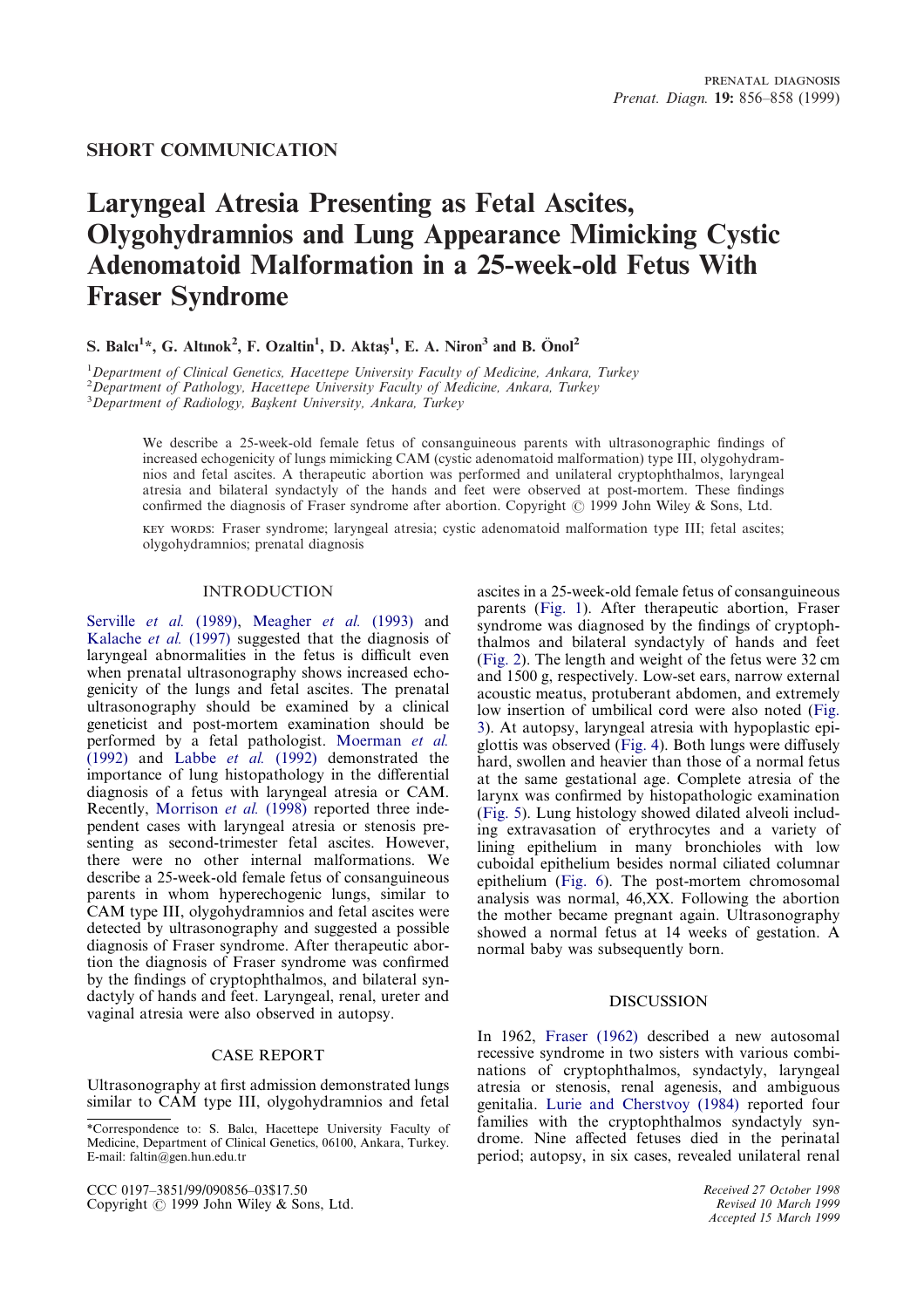<span id="page-1-0"></span>

Fig. 1—(a) Bilateral hyperechogenic lung fields, similar in appearance to type III CAM, were noted on 25-week-old fetal ultrasonography. (b) Fetal ascites and olygohydramnios were detected on 25-week-old fetal ultrasonography

<span id="page-1-1"></span>

Fig. 2—Right complete and the left partial cryptophthalmos, hair growth on lateral forehead extending to the lateral eyebrow, broad nose with depressed bridge and hypoplastic notched nares, bilateral syndactyly of the hands and feet, unilateral absence of the right nostril, low-set ears, underdeveloped helix and antihelix, and the narrow external acustic meatus

<span id="page-1-3"></span>

Fig. 4—Laryngeal atresia with hypoplastic epiglottis was observed macroscopically

agenesis (three) and bilateral renal agenesis (three).

<span id="page-1-2"></span>

Fig. 3—The abdomen was prominent. The umbilical cord was extremely low set and was inserting 0.5 cm above the symphisis. The external genitalia were hypoplastic with non-identifiable labia major but prominent clitoris

[Thomas](#page-2-10) *et al.* (1986) reviewed the literature on 124 cases; 27 had isolated cryptophthalmos, 11 were unclassified, and 93 cases showed a pattern of multiple congenital malformations similar to the Fraser syndrome. Boyd *et al.* [\(1988\)](#page-2-11) also reported detailed postmortem findings of 11 cases of probable Fraser syndrome. These authors concluded that prenatal diagnosis was possible by ultrasound examination of the eyes, digits and kidneys. [Schauer](#page-2-12) *et al.* (1990) reported a case diagnosed prenatally by ultrasonography at 18.5 weeks of gestation. The cause of the laryngeal stenosis has not been fully elucidated. Laryngeal atresia has been defined in Fraser syndrome due to abnormal mid-line fusion of the arytenoid cartilages at their vocal processes and to occlusion of the glottis. However, [Ramsing](#page-2-13) *et al.* (1990) suggested that neurocristopathy may be a factor. Defective neural crest cell migration, differentiation and deficient preprogrammed cell death could be an explanation for otic, ocular, facial and laryngeal abnormalities. Increased echogenicity of lungs detected by prenatal ultrasonography is due to an increase in lung size as a result of the upper airway obstruction. Histopathologic changes in the lung are